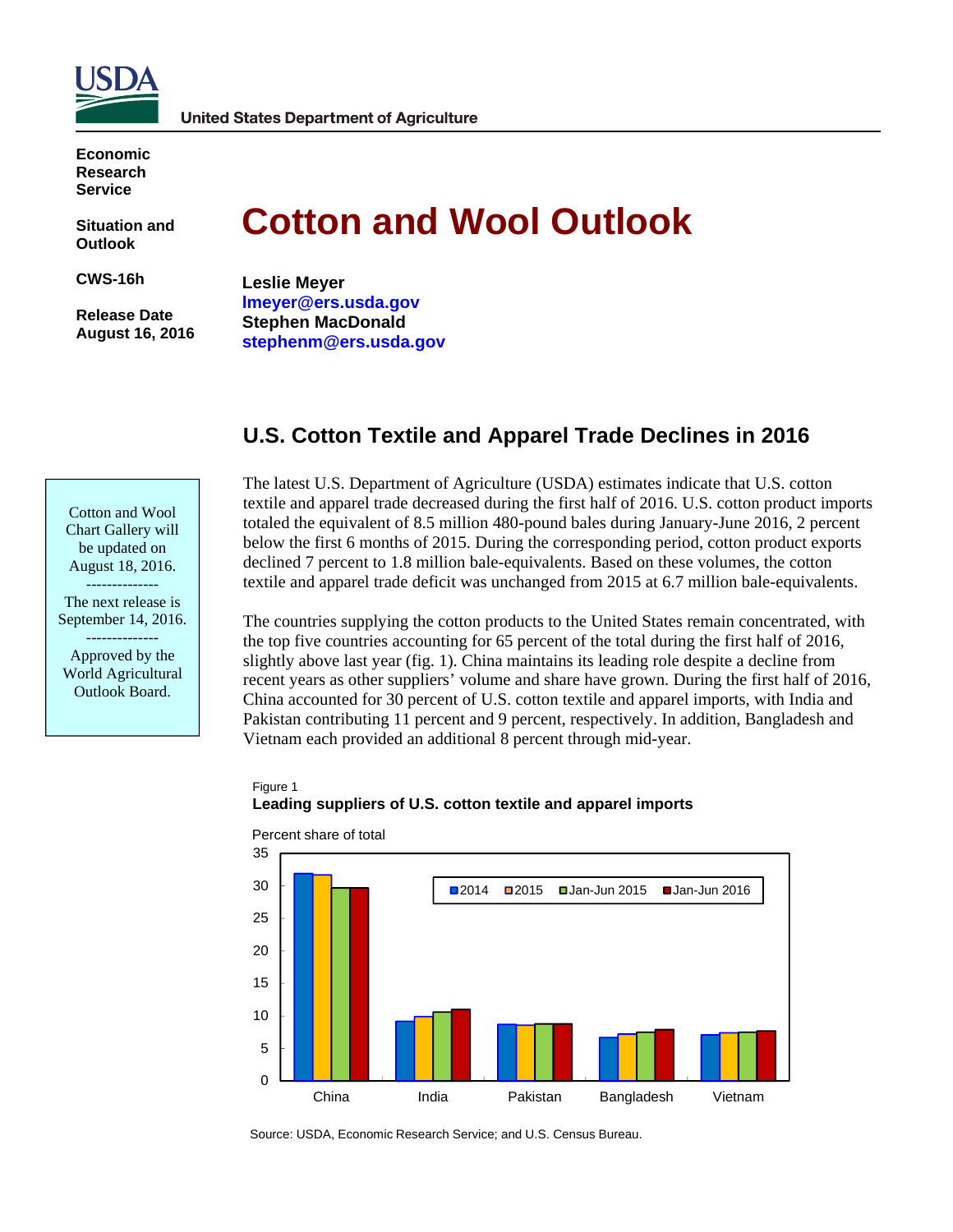# **Domestic Outlook**

#### *2016 U.S. Cotton Production Forecast Marginally Higher in August*

According to USDA's first survey-based forecast of the 2016 crop, U.S. cotton production is estimated at nearly 15.9 million bales; this compares with July's projection of 15.8 million bales and the final 2015 crop estimate of 12.9 million bales. The 2016 production increase of 3 million bales is the result of higher area and yield estimates.

Based on the August forecast, total cotton planted area in 2016 is estimated at 10 million acres, the same as indicated in the June *Acreage* report but 1.4 million acres above 2015. Harvested area is projected at 9.5 million acres this season, indicating an abandonment rate of 5 percent, which is slightly below the reported 6 percent in 2015. The U.S. yield is forecast at 800 pounds per harvested acre this season, compared with 766 pounds in 2015.

Upland cotton production in 2016 is projected at 15.3 million bales, nearly 2.9 million bales above the previous crop. During the past 20 years, the August upland production forecast was above the final estimate 12 times and below it 8 times. Past differences between the August forecast and the final production estimate indicate that chances are two out of three for the 2016 upland crop to range between 14.2 and 16.4 million bales.

Compared with 2015, U.S. upland production is expected higher in each Cotton Belt region (fig. 2). Based on the August estimates, the Southwest crop is forecast to approach 6.9 million bales in 2016, compared with 6.1 million in 2015; more harvested area than in the past several seasons is projected to push the Southwest crop to its highest level since 2010. A relatively low abandonment rate of 7 percent is forecast for 2016, while the region's yield is projected at a 5-year low of 609 pounds per harvested acre.

#### Figure 2 **U.S. regional upland cotton production**





Source: USDA, *Crop Production* reports.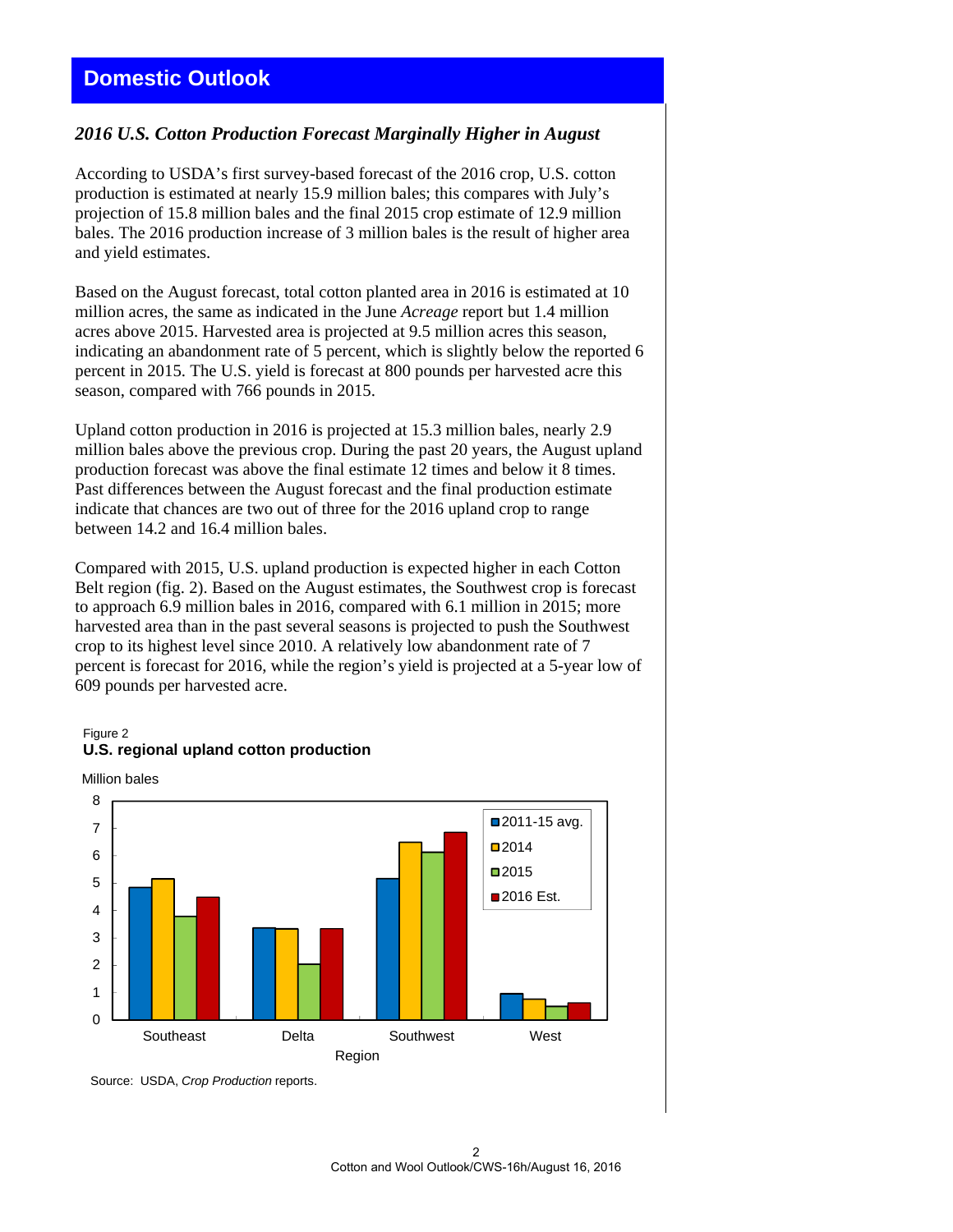For the Southeast, production is expected to increase in 2016, approaching 4.5 million bales or 29 percent of the U.S. cotton crop; however, production is forecast below the 5-year average. Area and yield are forecast higher in the Southeast in 2016, with the Southeast yield projected at its second highest on record. The Delta crop is forecast higher at 3.3 million bales, similar to the 5-year average, as area rebounds to 1.5 million acres from a record low in 2015. The Delta yield is also expected to rise to its second highest level in 2016, pushing the region's share of U.S. cotton production to 22 percent.

In the West, upland production is projected at 630,000 bales in 2016 as area increased from last season's historic low. In addition, a yield of 1,527 pounds per harvested acre, the second highest on record, is expected to keep the region's share of the U.S. crop at 4 percent. In contrast, extra-long staple (ELS) cotton area and yield are forecast to decrease slightly from the previous season. As a result, the ELS crop, which is concentrated in the West, is projected to decline 11 percent from 2015 to 565,000 bales.

U.S. cotton crop development is ahead of last season and the 5-year average. As of August 14, 88 percent of the cotton area was setting bolls, compared with 72 percent last season and the 2011-15 average of 83 percent. Although the U.S. development was above the average in mid-August, several States—Missouri, California, and Kansas—were considerably behind, while Texas and Tennessee were slightly ahead. Meanwhile, 2016 U.S. cotton crop conditions are below the previous two seasons but above the 5-year average (fig. 3). As of August 14, 48 percent of the crop area was rated "good" or "excellent," compared with 55 percent last year, while 18 percent was rated "poor" or "very poor," compared with 9 percent a year earlier. The recent decline in U.S. crop conditions was largely attributable to dry weather in the Southwest.

#### Figure 3 **U.S. cotton crop conditions**



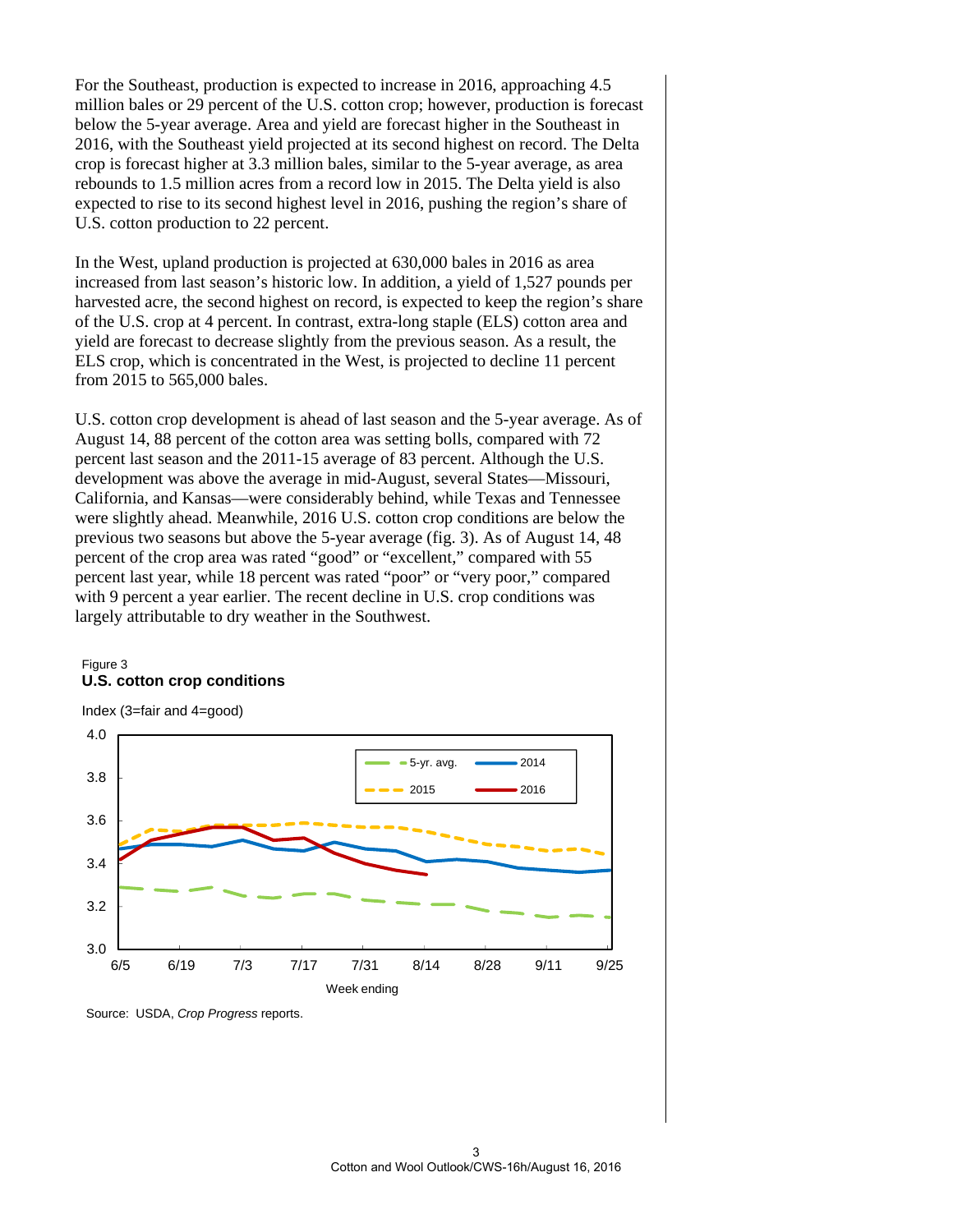## *2016/17 Demand Unchanged in August; Stocks Adjusted Slightly*

U.S. cotton demand for 2016/17 is projected at 15.1 million bales, unchanged from last month's forecast but 19 percent (2.4 million bales) above the latest 2015/16 estimate and the highest since 2012/13. U.S. exports account for most of this increase, as sluggish demand for U.S. cotton products limits the growth of mill use, which is forecast only modestly above the 2015/16 estimate at 3.6 million bales. However, with raw cotton supplies projected lower for the major producers outside the United States, U.S. exports are expected to expand in 2016/17. U.S. cotton exports are forecast at 11.5 million bales, 25 percent (2.3 million bales) above 2015/16 and the highest in four seasons. Consequently, the U.S. share of global trade is forecast to climb from 2015/16's 26 percent to nearly 34 percent this season.

With U.S. cotton production projected to exceed demand in 2016/17, ending stocks are forecast to increase 800,000 bales to 4.7 million bales. This season's stocks-to-use ratio, however, is expected to be similar to that of 2015/16 at 31 percent. As of August, the 2016/17 upland farm price is forecast to range between 57 and 69 cents per pound. The midpoint of 63 cents per pound is 5 cents above the 2015/16 estimate.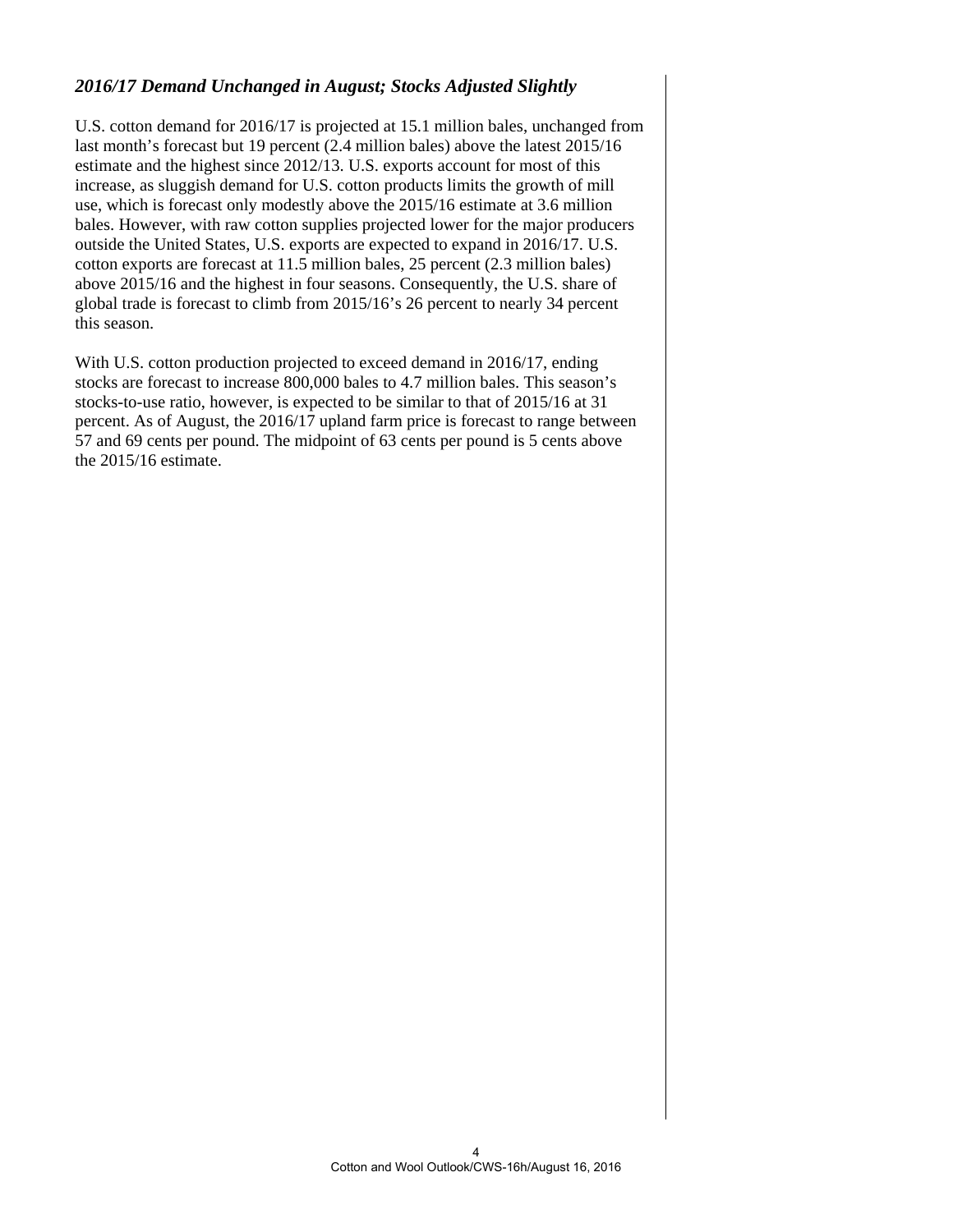# **International Outlook**

#### *World Cotton Production Rebounds; Consumption Grows Slightly*

Global cotton production in 2016/17 is forecast at 101.6 million bales, 1 million bales below last month's projection but 4.7 million bales above 2015/16. Despite the increase from last season, world production is still projected 9 percent below world consumption (fig. 4). The production increase for 2016/17 is largely attributable to the United States, with gains also expected in Pakistan, India, and Brazil. Globally, the cotton yield is forecast to rebound and more than offset an area reduction to alternative crops this season. World cotton harvested area in 2016/17 is projected at 29.7 million hectares (73.3 million acres), about 3 percent below last season and the lowest since 1986/87. However, the world yield is forecast at 745 kg/hectare (665 pounds per acre), pushing the 2016 crop above last season's 12-year low.

For India—the leading cotton producer—the crop is forecast at 27.0 million bales in 2016/17, 2 percent above 2015's 6-year low. In 2016/17, an above-average yield is expected to more than offset lower cotton area as farmers in India are reported to have planted alternative crops. In China, production is projected at 21.0 million bales in 2016/17, 4.5 percent below a year ago as area devoted to cotton declines for the fifth consecutive season. At about 2.9 million hectares, China's cotton area is at historic lows; however, the impact is reduced as area is more concentrated in the higher yielding Xinjiang region. China's yield is forecast at a record 1,604 kg/hectare in 2016/17.

Pakistan's cotton production is projected at 8.0 million bales this season. While 2016/17 area is forecast at its lowest since 1988/89, Pakistan's higher yield is expected to boost production from the 2015/16 7.0-million-bale estimate. Likewise, Brazil's crop is projected to rise to 6.65 million bales in 2016/17, 550,000 bales above 2015/16 production. In Brazil, the increase is due to improved yields, as harvested area is forecast to be unchanged in 2016/17.

#### Figure 4 **Global cotton production and consumption**



Million bales

Source: USDA, *World Agricultural Supply and Demand Estimates* reports.

5 Cotton and Wool Outlook/CWS-16h/August 16, 2016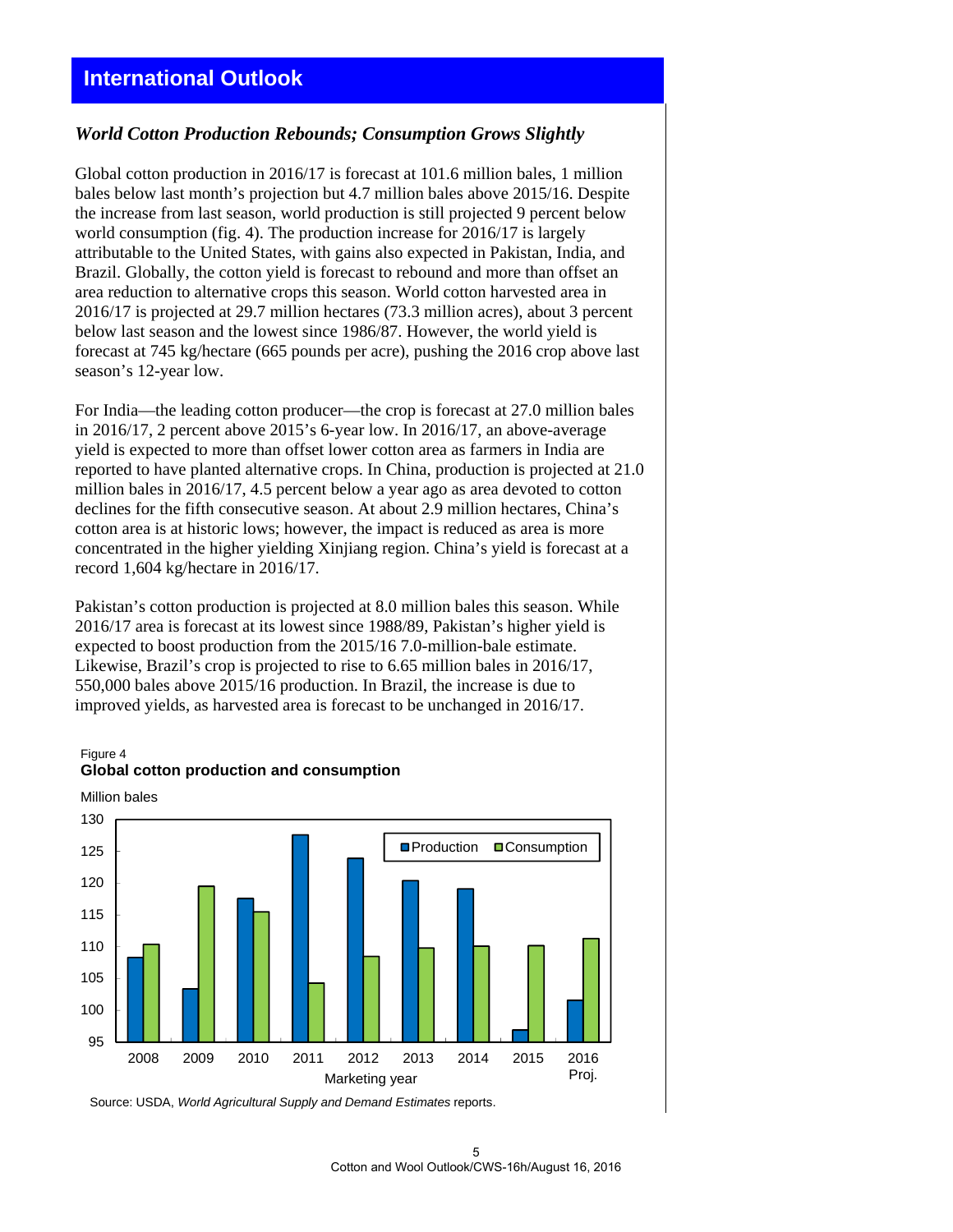World cotton consumption in 2016/17 is expected to expand 1 percent to 111.3 million bales, compared with 110.2 million bales of mill use last season. Cotton consumption in recent years has been slowed by the weak global economy and by price competition from manmade fibers. Nevertheless, global cotton consumption is projected to rise for the fifth consecutive season in 2016/17, which would be the highest since 2010/11.

Cotton consumption in China is forecast at 35.0 million bales in 2016/17, up from 34.0 million bales in 2015/16, as cotton product exports remain an important part of the country's economy. Reserve sales of raw cotton since May have boosted available supplies to domestic mills producing these products and, at the same time, are expected to further limit cotton yarn imports, which were estimated at 9 million bale-equivalents of raw cotton during 2015/16.

India's cotton mill use is forecast slightly lower in 2016/17 at 24.0 million bales as domestic supplies tighten, and yarn exports to China are expected to decrease. Cotton consumption for both Pakistan and Turkey is also projected to decline about 1 percent due to lower supplies, with mill use reaching 10.2 million bales and 6.6 million bales, respectively. On the other hand, growth is forecast to continue in Bangladesh and Vietnam, where record mill use has been noted for several consecutive seasons due to expansion of their textile industries. Cotton consumption in Bangladesh is forecast at 6.0 million bales in 2016/17, while in Vietnam it is projected to reach 4.7 million bales.

## *Global Trade Lower in 2016/17*

World cotton trade is forecast at 34.0 million bales in 2016/17, 2.6 percent below last season and the lowest since 2008/09. With China's imports projected to remain unchanged in 2016/17 at 4.5 million bales, reductions are seen for a number of countries, including Pakistan, Turkey, and Indonesia. Partly offsetting these decreases, however, are increased imports by Vietnam and Bangladesh, the leading importers in 2016/17. Despite the lower world import demand, reduced supplies in a number of exporting countries provide an opportunity for the U.S. export growth forecast this season. U.S. cotton exports are expected to rise more than 2 million bales in 2016/17, but these are mostly offset by the decline in India.

## *World Ending Stocks Forecast To Decline Further in 2016/17*

Global cotton stocks are projected to decrease 10 percent by season's end to 89.6 million bales. Back-to-back stock reductions from the 2014/15 record of 112.4 million bales have dramatically lowered the ending stock estimate by nearly 23 million bales. Stocks are forecast to decline for the major producers in 2016/17 except the United States. Leading the reduction is China, where the aforementioned reserve sales and limited import expectations are projected to reduce stocks by nearly 10 million bales to 50.7 million bales in 2016/17.

Despite this sharp decline, stocks in China continue to account for the bulk of world stocks. However, China's share of global cotton stocks is forecast to fall to about 57 percent in 2016/17, compared with 61 percent in 2013/14 (fig. 5). Meanwhile, the share of ending stocks is projected to rise slightly for the United States, India, and the rest of the world in 2016/17. With lower ending stocks and higher consumption projected for 2016/17, the global ending stocks-to-use ratio is forecast to fall nearly 10 percentage points from a year ago. At the end of 2016/17,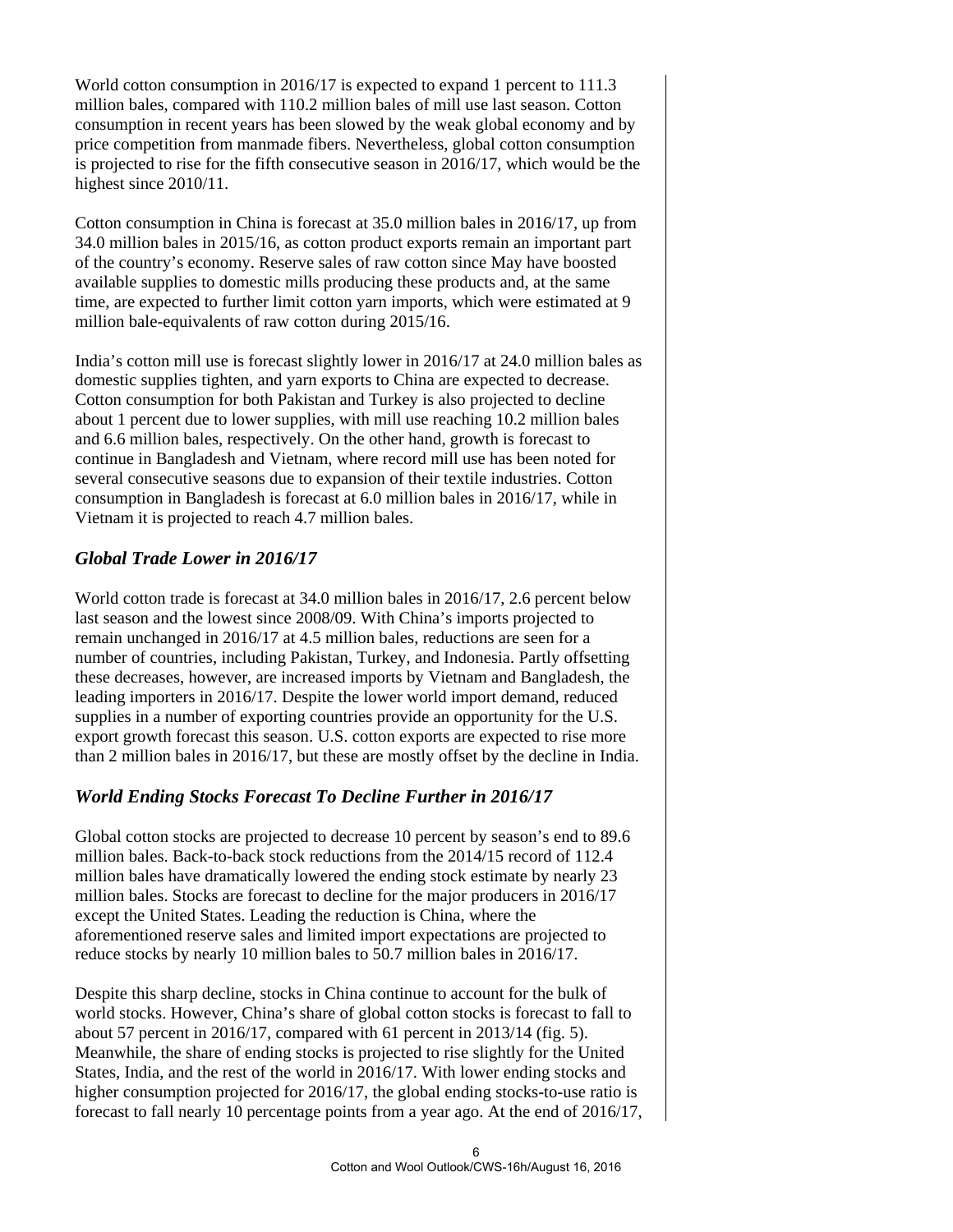the stocks-to-use ratio is projected to reach 80.5 percent, significantly below 2014/15's 102 percent and the lowest level in 5 years.



Source: USDA, *World Agricultural Supply and Demand Estimates* reports.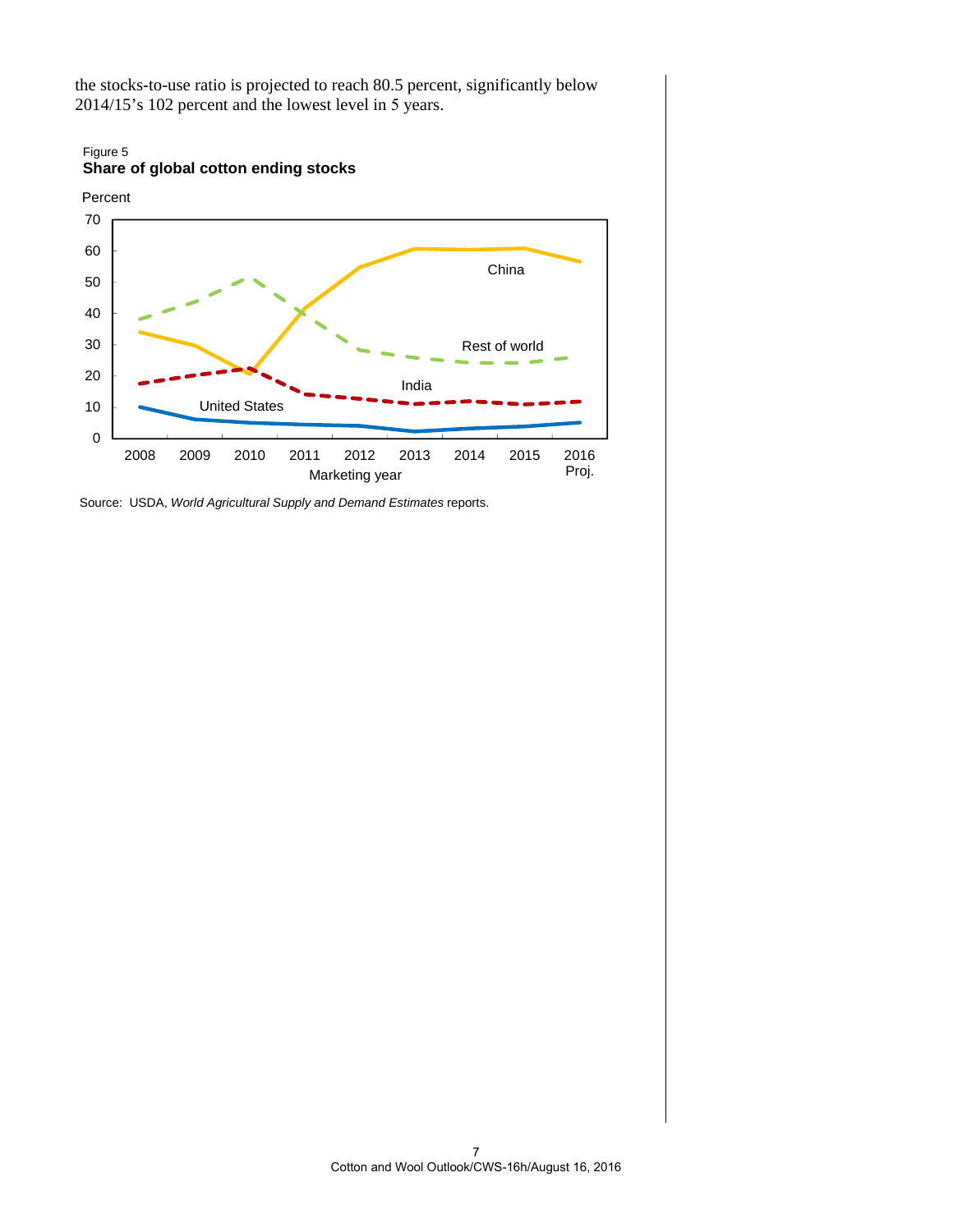# **Contacts and Links**

#### **Contact Information**

Leslie Meyer (U.S. cotton & textiles) (202) 694-5307 lmeyer@ers.usda.gov Stephen MacDonald (foreign cotton) (202) 694-5305 stephenm@ers.usda.gov Carolyn Liggon (web publishing) (202) 694-5056 cvliggon@ers.usda.gov

#### **Subscription Information**

Subscribe to ERS e-mail notification service at http://www.ers.usda.gov/subscribe-to-ers -e-newsletters.aspx to receive timely notification of newsletter availability.

### *Data*

Cotton and Wool Monthly Tables

Cotton and Wool Chart Gallery

## *Related Websites*

http://usda.mannlib.cornell.edu/MannUsda/viewDocumentInfo.do?documentID=1194

http://www.ers.usda.gov/topics/crops/cotton-wool.aspx

http://usda.mannlib.cornell.edu/MannUsda/viewDocumentInfo.do?documentID=1281

The U.S. Department of Agriculture (USDA) prohibits discrimination in all its programs and activities on the basis of race, color, national origin, age, disability, and where applicable, sex, marital status, familial status, parental status, religion, sexual orientation, genetic information, political beliefs, reprisal, or because all or a part of an individual's income is derived from any public assistance program. (Not all prohibited bases apply to all programs.) Persons with disabilities who require alternative means for communication of program information (Braille, large print, audiotape, etc.) should contact USDA's TARGET Center at (202) 720-2600 (voice and TDD). To file a complaint of discrimination, write to USDA, Director, Office of Civil Rights, 1400 Independence Avenue, SW, Washington, DC 20250-9410 or call (800) 795-3272 (voice) or (202) 720-6382 (TDD). USDA is an equal opportunity provider and employer.

### **E-mail Notification**

Readers of ERS outlook reports have two ways they can receive an e-mail notice about release of reports and associated data.

• Receive timely notification (soon after the report is posted on the web) via USDA's Economics, Statistics, and Market Information System (which is housed at Cornell University's Mann Library). Go to http://usda.mannlib.cornell.edu/Mann Usda/aboutEmailService.do and follow the instructions to receive e-mail notices about ERS, Agricultural Marketing Service, National Agricultural Statistics Service, and World Agricultural Outlook Board products.

• Receive weekly notification (on Friday afternoon) via the ERS website. Go to http://www.ers.usda.gov/subscribeto-ers-e-newsletters.aspx and follow the instructions to receive notices about ERS outlook reports, Amber Waves magazine, and other reports and data products on specific topics. ERS also offers RSS (really simple syndication) feeds for all ERS products. Go to http://www.ers.usda.gov/rss/ to get started.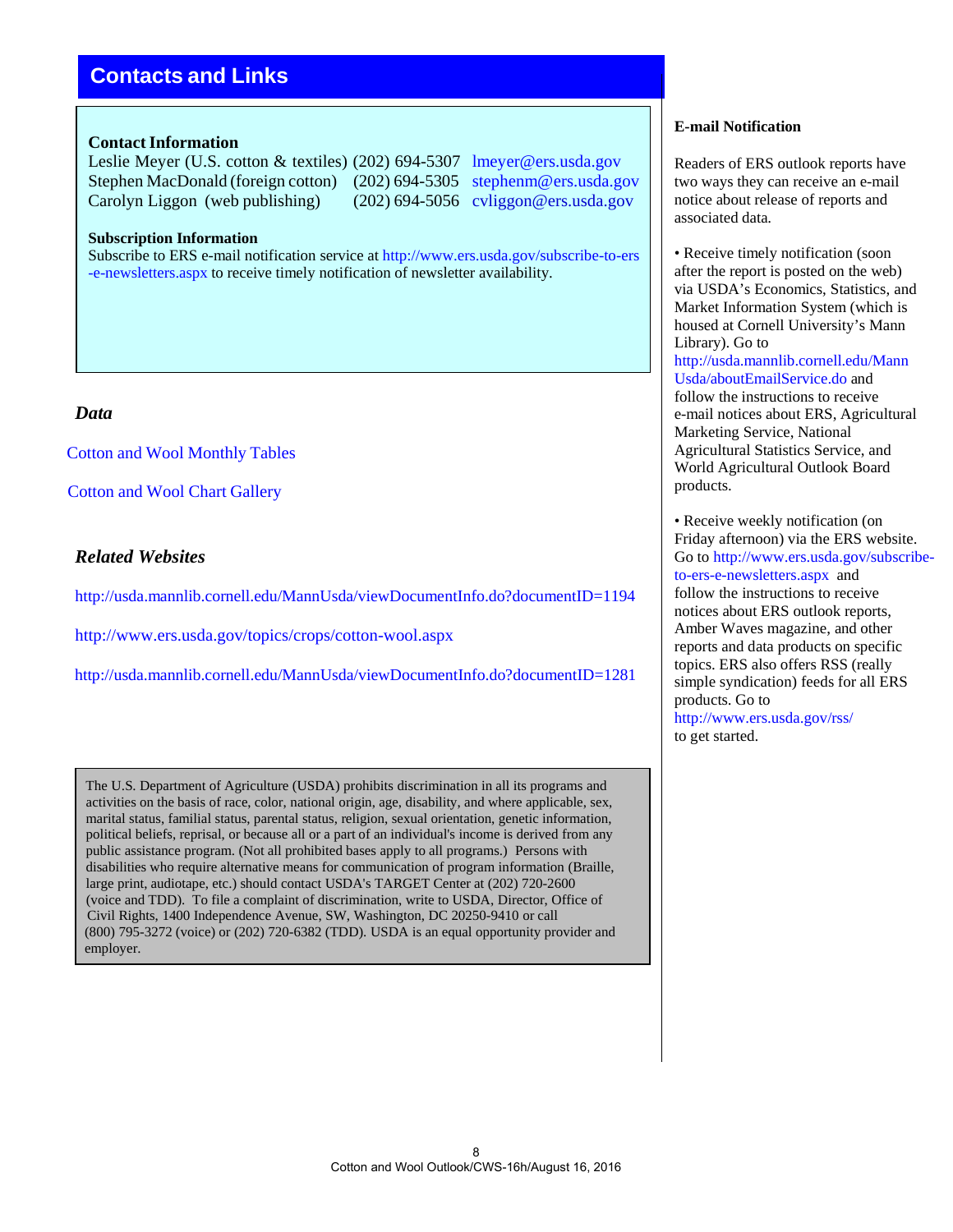|                               | 2016/17              |             |                      |                |  |  |
|-------------------------------|----------------------|-------------|----------------------|----------------|--|--|
| Item                          | 2015/16              | June        | July                 | Aug.           |  |  |
|                               |                      |             | <b>Million acres</b> |                |  |  |
| Upland:                       |                      |             |                      |                |  |  |
| Planted                       | 8.422                | 9.347       | 9.824                | 9.824          |  |  |
| Harvested                     | 7.920                | 8.588       | 9.104                | 9.340          |  |  |
|                               |                      |             | Pounds               |                |  |  |
| Yield/harvested acre          | 755                  | 792         | 802                  | 787            |  |  |
|                               | <b>Million bales</b> |             |                      |                |  |  |
| Beginning stocks              | 3.441                | 3.945       | 3.754                | 3.763          |  |  |
| Production                    | 12.455               | 14.165      | 15.215               | 15.314         |  |  |
| Total supply <sup>1</sup>     | 15.927               | 18.120      | 18.979               | 19.087         |  |  |
| Mill use                      | 3.475                | 3.575       | 3.575                | 3.575          |  |  |
| Exports                       | 8.666                | 9.950       | 10.950               | 10.950         |  |  |
| Total use                     | 12.141               | 13.525      | 14.525               | 14.525         |  |  |
| Ending stocks <sup>2</sup>    | 3.763                | 4.585       | 4.444                | 4.573          |  |  |
|                               | Percent              |             |                      |                |  |  |
| Stocks-to-use ratio           | 31.0                 | 33.9        | 30.6                 | 31.5           |  |  |
|                               |                      |             | 1,000 acres          |                |  |  |
|                               |                      |             |                      |                |  |  |
| Extra-long staple:<br>Planted | 158.5                | 215.0       | 199.0                |                |  |  |
| Harvested                     | 154.9                | 212.0       | 196.0                | 199.0<br>190.3 |  |  |
|                               |                      |             |                      |                |  |  |
|                               |                      |             | Pounds               |                |  |  |
| Yield/harvested acre          | 1,342                | 1,438       | 1,433                | 1,425          |  |  |
|                               |                      | 1,000 bales |                      |                |  |  |
| Beginning stocks              | 259                  | 155         | 146                  | 137            |  |  |
| Production                    | 433                  | 635         | 585                  | 565            |  |  |
| Total supply <sup>1</sup>     | 696                  | 790         | 731                  | 702            |  |  |
| Mill use                      | 25                   | 25          | 25                   | 25             |  |  |
| Exports                       | 534                  | 550         | 550                  | 550            |  |  |
| Total use                     | 559                  | 575         | 575                  | 575            |  |  |
| Ending stocks <sup>2</sup>    | 137                  | 215         | 156                  | 127            |  |  |
|                               |                      |             | Percent              |                |  |  |
|                               |                      |             |                      |                |  |  |
| Stocks-to-use ratio           | 24.5                 | 37.4        | 27.1                 | 22.1           |  |  |

Table 1--U.S. cotton supply and use estimates

Note: 1 bale = 480 pounds.

<sup>1</sup>Includes imports. <sup>2</sup>Includes unaccounted.

Source: USDA, World Agricultural Outlook Board.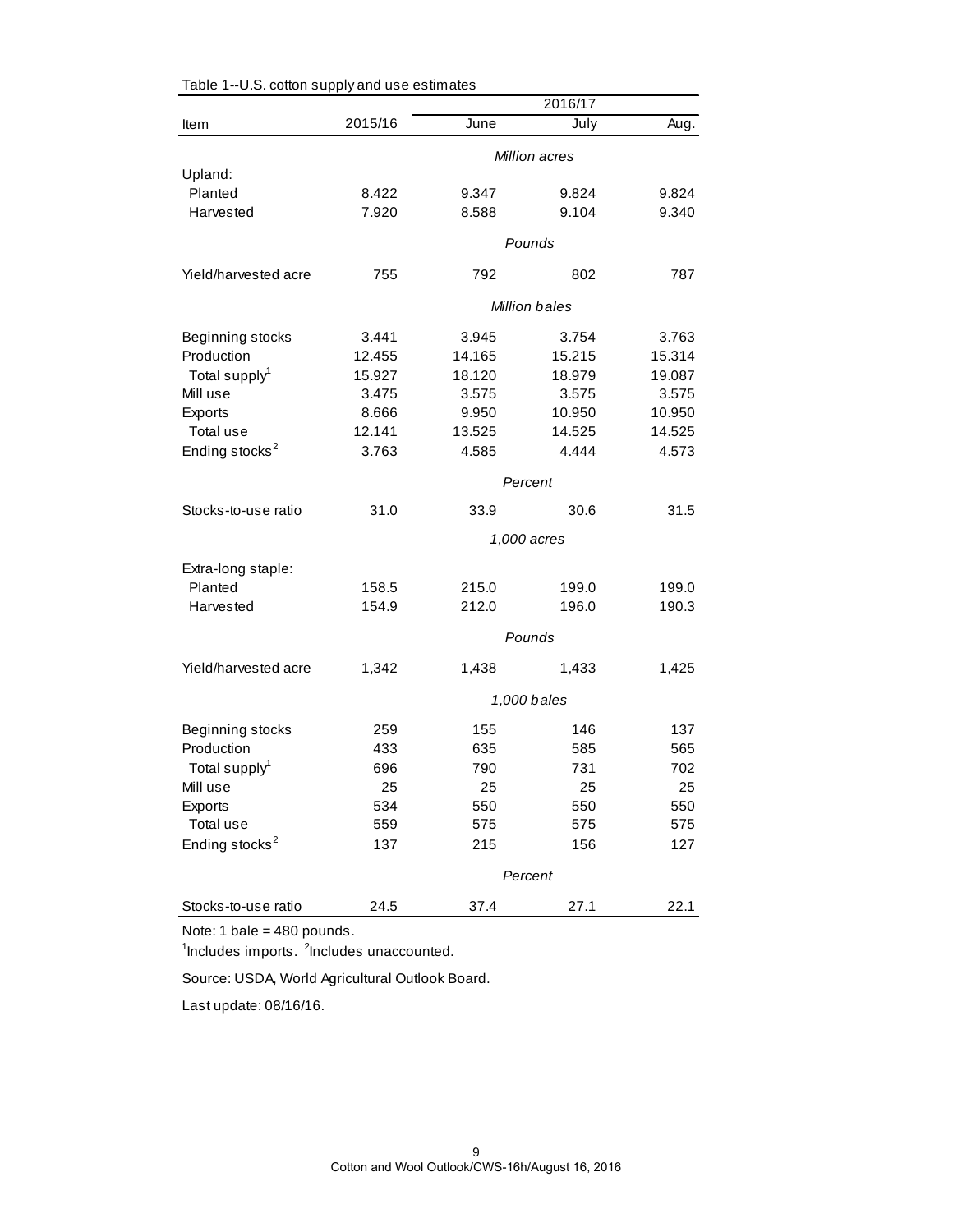|                      | 2016/17       |         |        |        |  |
|----------------------|---------------|---------|--------|--------|--|
| Item                 | 2015/16       | June    | July   | Aug.   |  |
|                      | Million bales |         |        |        |  |
| Supply:              |               |         |        |        |  |
| Beginning stocks--   |               |         |        |        |  |
| World                | 112.41        | 102.08  | 100.27 | 99.18  |  |
| Foreign              | 108.71        | 97.98   | 96.37  | 95.28  |  |
| Production--         |               |         |        |        |  |
| World                | 96.93         | 103.17  | 102.55 | 101.58 |  |
| Foreign              | 84.04         | 88.37   | 86.75  | 85.70  |  |
| Imports--            |               |         |        |        |  |
| World                | 34.92         | 33.33   | 34.35  | 34.05  |  |
| Foreign              | 34.89         | 33.32   | 34.34  | 34.04  |  |
| Use:                 |               |         |        |        |  |
| Mill use--           |               |         |        |        |  |
| World                | 110.19        | 110.59  | 111.60 | 111.26 |  |
| Foreign              | 106.69        | 106.99  | 108.00 | 107.66 |  |
| Exports--            |               |         |        |        |  |
| World                | 34.94         | 33.33   | 34.36  | 34.02  |  |
| Foreign              | 25.74         | 22.83   | 22.86  | 22.52  |  |
| Ending stocks--      |               |         |        |        |  |
| World                | 99.18         | 94.73   | 91.29  | 89.61  |  |
| Foreign              | 95.28         | 89.93   | 86.69  | 84.91  |  |
|                      |               | Percent |        |        |  |
| Stocks-to-use ratio: |               |         |        |        |  |
| World                | 90.0          | 85.7    | 81.8   | 80.5   |  |
| Foreign              | 89.3          | 84.1    | 80.3   | 78.9   |  |

Table 2--World cotton supply and use estimates

Note: 1 bale = 480 pounds.

Source: USDA, World Agricultural Outlook Board.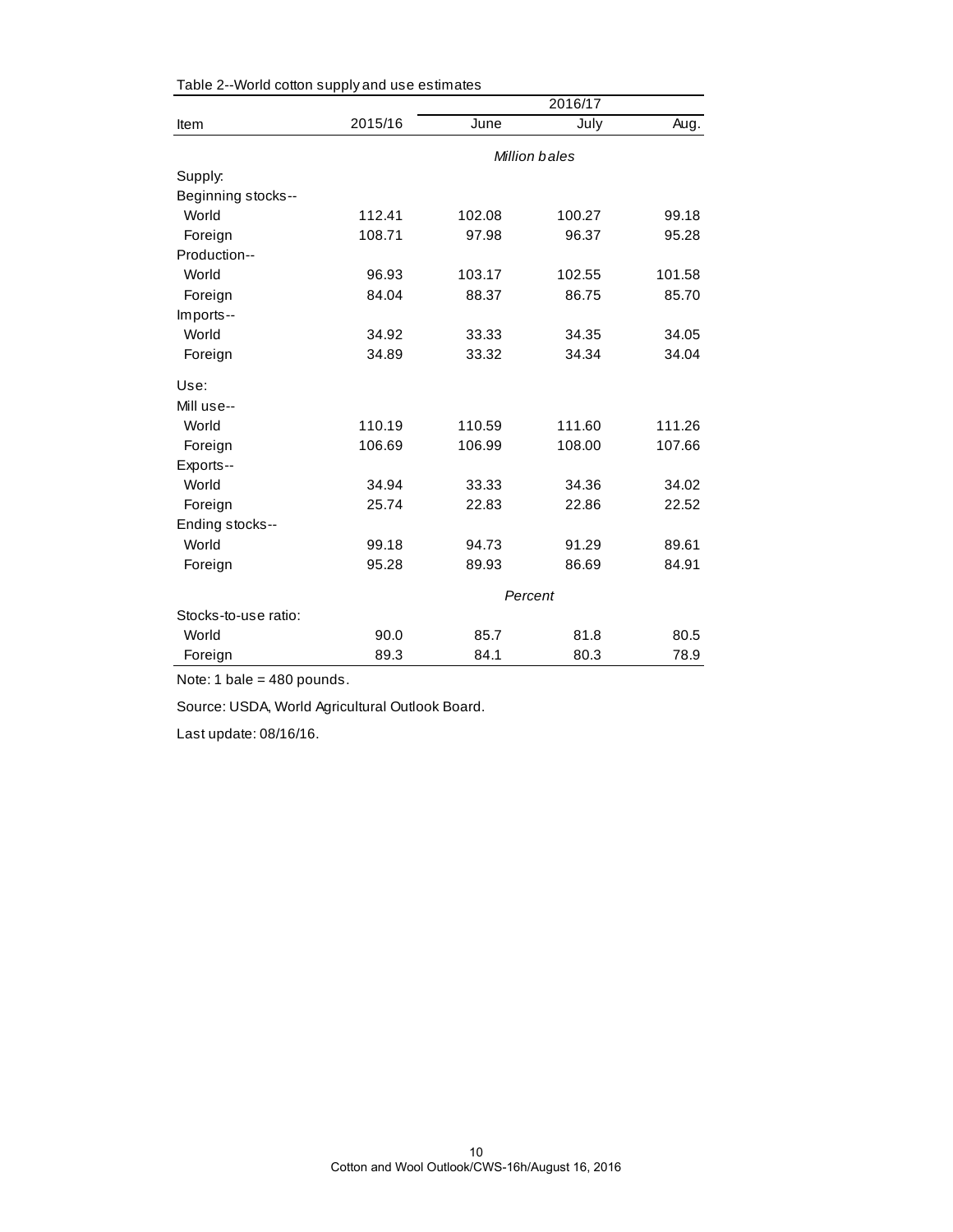| Table 3--U.S. fiber supply |         |                |           |           |
|----------------------------|---------|----------------|-----------|-----------|
|                            | Apr.    | May            | June      | June      |
| Item                       | 2016    | 2016           | 2016      | 2015      |
|                            |         | 1,000 bales    |           |           |
| Cotton:                    |         |                |           |           |
|                            |         |                |           |           |
| Stocks, beginning          | 9,082   | 7,751          | 6,398     | 6,345     |
| Ginnings                   | 0       | 0              | 0         | 0         |
| Imports since August 1     | 31.1    | 31.7           | 32.1      | 11.5      |
|                            |         | Million pounds |           |           |
| Manmade:                   |         |                |           |           |
| Production                 | 541.8   | 560.6          | 531.6     | 531.9     |
| Noncellulosic              | 541.8   | 560.6          | 531.6     | 531.9     |
| Cellulosic                 | ΝA      | ΝA             | <b>NA</b> | <b>NA</b> |
| Total since January 1      | 2,132.3 | 2,692.9        | 3,224.5   | 3,171.9   |
|                            |         |                |           |           |
|                            | Mar.    | Apr.           | May       | May       |
|                            | 2016    | 2016           | 2016      | 2015      |
|                            |         | Million pounds |           |           |
|                            |         |                |           |           |
| Raw fiber imports:         | 192.8   | 195.0          | 205.8     | 221.4     |
| Noncellulosic              | 176.1   | 180.8          | 188.0     | 201.2     |
| Cellulosic                 | 16.7    | 14.2           | 17.8      | 20.2      |
| Total since January 1      | 567.1   | 762.2          | 968.0     | 990.3     |
|                            |         | 1,000 pounds   |           |           |
| Wool and mohair:           |         |                |           |           |
| Raw wool imports, clean    | 600.5   | 942.4          | 514.6     | 765.2     |
| 48s-and-finer              | 531.3   | 573.2          | 312.2     | 491.2     |
| Not-finer-than-46s         | 69.2    | 369.2          | 202.3     | 274.0     |
| Total since January 1      | 1,486.9 | 2,429.3        | 2,943.9   | 3,147.0   |
| Wool top imports           | 277.6   | 270.5          | 286.9     | 442.4     |
| Total since January 1      | 709.0   | 979.6          | 1266.4    | 1,589.6   |
| Mohair imports, clean      | 13.2    | 0.0            | 0.0       | 0.0       |
| Total since January 1      | 13.2    | 13.3           | 13.3      | 0.0       |

Note: 1 bale =  $480$  pounds. NA = Not available.

Sources: USDA, National Agricultural Statistics Service; U.S. Dept. of Commerce, U.S. Census Bureau; and *Fiber Organon* .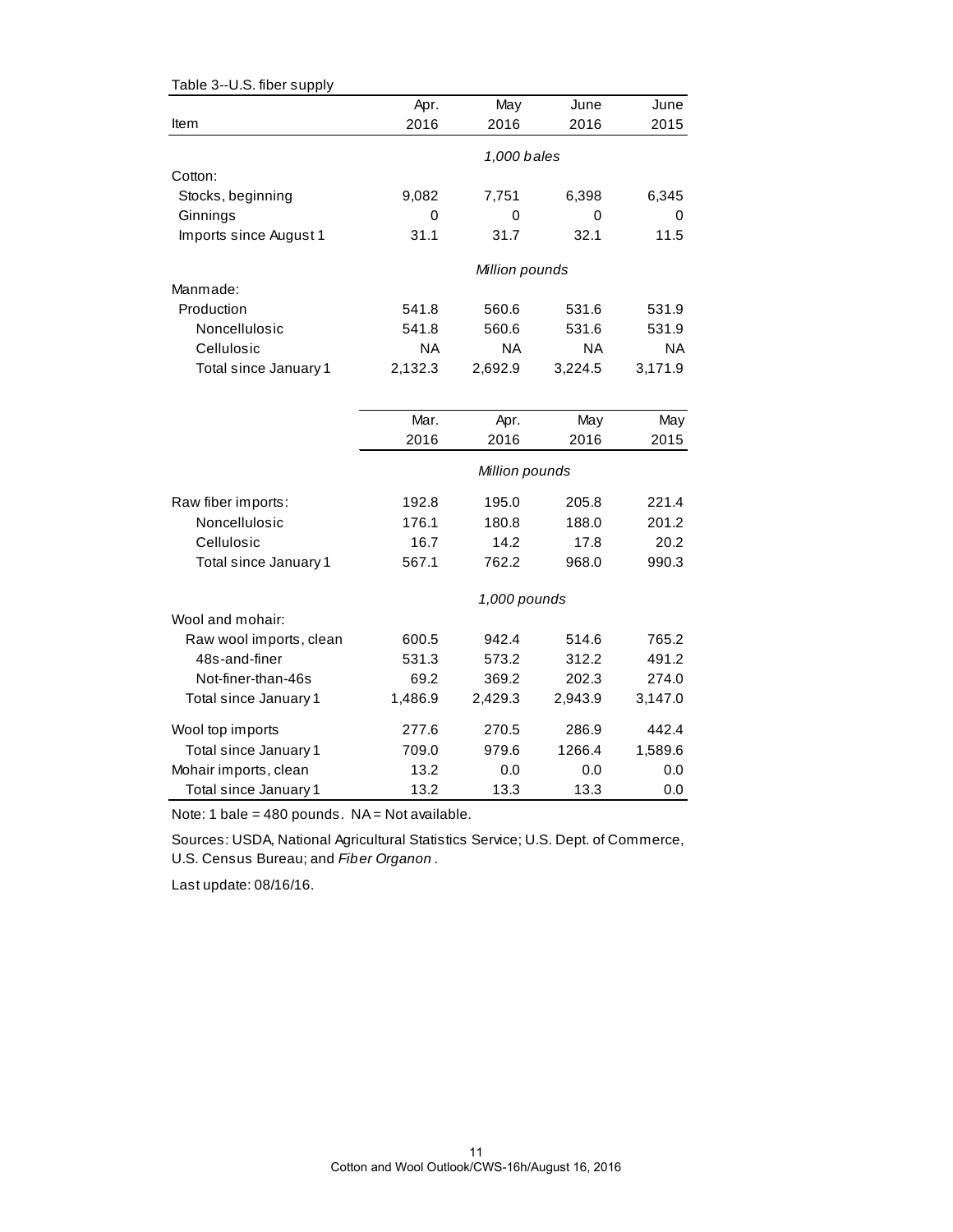| Table 4--U.S. fiber demand            |         |                |         |         |
|---------------------------------------|---------|----------------|---------|---------|
|                                       | Apr.    | May            | June    | June    |
| Item                                  | 2016    | 2016           | 2016    | 2015    |
|                                       |         | 1,000 bales    |         |         |
| Cotton:                               |         |                |         |         |
| All consumed by mills <sup>1</sup>    | 296     | 289            | 292     | 309     |
| Total since August 1                  | 2,595   | 2,884          | 3,176   | 3,260   |
| Daily rate                            | 14.1    | 13.1           | 13.3    | 14.0    |
| Upland consumed by mills <sup>1</sup> | 294     | 287            | 290     | 308     |
| Total since August 1                  | 2,575   | 2,863          | 3,153   | 3,237   |
| Daily rate                            | 14.0    | 13.1           | 13.2    | 14.0    |
| Upland exports                        | 983     | 1,004          | 928     | 985     |
| Total since August 1                  | 5,887   | 6,891          | 7,819   | 10,065  |
| Sales for next season                 | 72      | 336            | 446     | 276     |
| Total since August 1                  | 1,215   | 1,551          | 1,997   | 1,676   |
| Extra-long staple exports             | 54.7    | 61.7           | 38.2    | 57.0    |
| Total since August 1                  | 390.2   | 451.9          | 490.0   | 363.4   |
| Sales for next season                 | 2.4     | 23.4           | 29.1    | 3.7     |
| Total since August 1                  | 3.3     | 26.7           | 55.8    | 5.4     |
|                                       | Mar.    | Apr.           | May     | May     |
|                                       | 2016    | 2016           | 2016    | 2015    |
|                                       |         | Million pounds |         |         |
| Manmade:                              |         |                |         |         |
| Raw fiber exports                     | 48.9    | 51.1           | 47.8    | 48.7    |
| Noncellulosic                         | 48.3    | 49.6           | 46.0    | 48.2    |
| Cellulosic                            | 0.6     | 1.5            | 1.8     | 0.5     |
| Total since January 1                 | 138.4   | 189.4          | 237.2   | 249.3   |
|                                       |         | 1,000 pounds   |         |         |
| Wool and mohair:                      |         |                |         |         |
| Raw wool exports, clean               | 806.4   | 449.3          | 416.0   | 1,015.1 |
| Total since January 1                 | 1,334.9 | 1,784.1        | 2,200.2 | 2,461.3 |
| Wool top exports                      | 66.2    | 89.6           | 55.1    | 0.9     |
| Total since January 1                 | 257.7   | 347.3          | 402.4   | 22.9    |
| Mohair exports, clean                 | 0.0     | 31.9           | 47.2    | 0.0     |
| Total since January 1                 | 69.5    | 101.4          | 148.5   | 666.3   |

Note: 1 bale = 480 pounds.

<sup>1</sup>Estimated by USDA.

Sources: USDA, Farm Service Agency; USDA, Foreign Agricultural Service, U.S. Export Sales; U.S. Dept. of Commerce, U.S. Census Bureau; and *Fiber Organon.*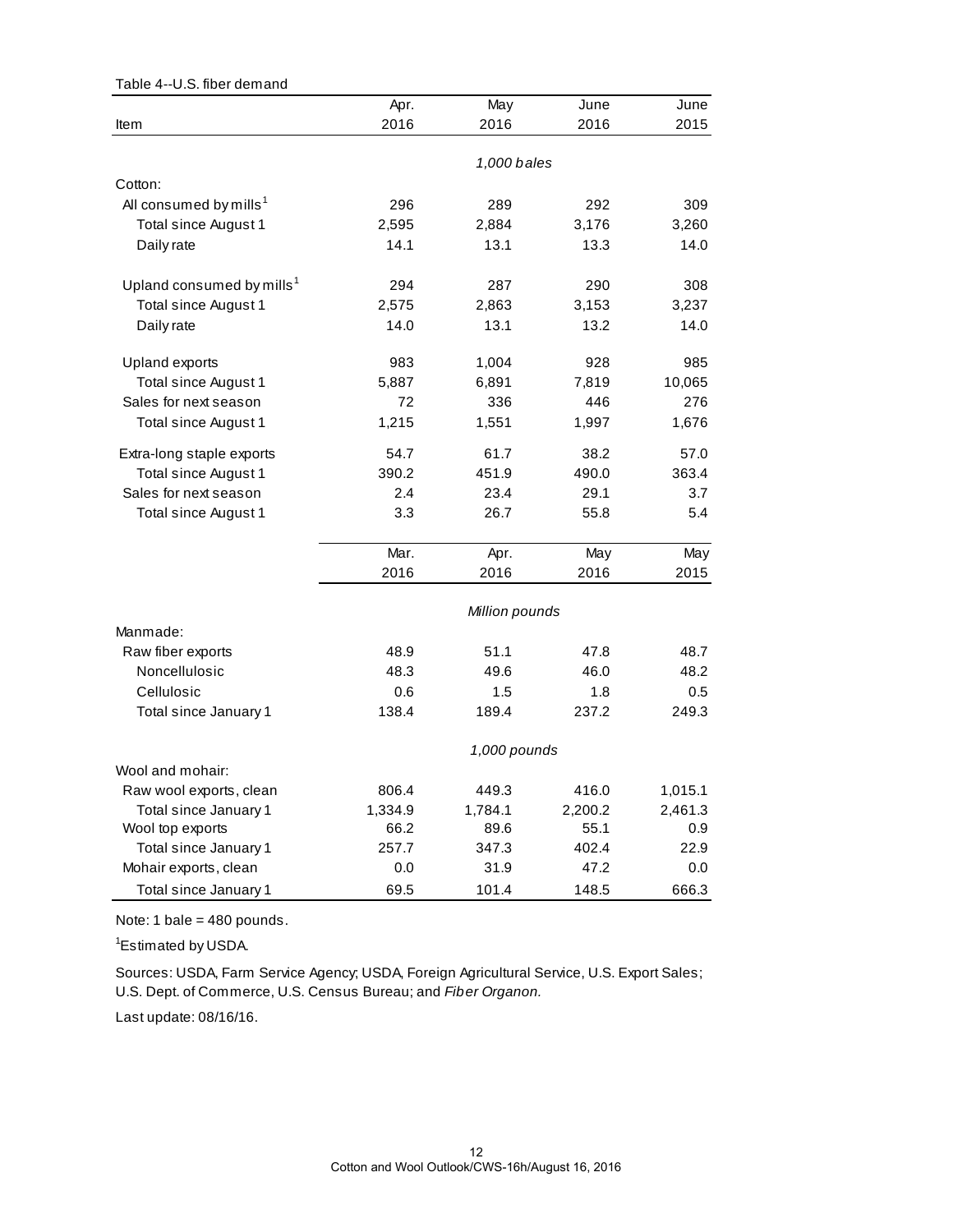|                             | May       | June              | July      | July      |
|-----------------------------|-----------|-------------------|-----------|-----------|
| Item                        | 2016      | 2016              | 2016      | 2015      |
|                             |           |                   |           |           |
|                             |           | Cents per pound   |           |           |
| Domestic cotton prices:     |           |                   |           |           |
| Adjusted world price        | 51.01     | 54.92             | 61.81     | 50.91     |
| Upland spot 41-34           | 60.36     | 62.78             | 69.25     | 62.36     |
| Pima spot 02-46             | 125.50    | 125.50            | 125.50    | 149.00    |
| Average price received by   |           |                   |           |           |
| upland producers            | 57.60     | 59.00             | <b>NA</b> | 69.30     |
| Far Eastern cotton quotes:  |           |                   |           |           |
| A Index                     | 70.25     | 74.06             | 81.99     | 72.12     |
| Memphis/Eastern             | 74.19     | 76.90             | 83.88     | 75.85     |
| Memphis/Orleans/Texas       | 71.19     | 73.90             | 80.81     | 75.10     |
| California/Arizona          | 74.94     | 77.65             | 84.63     | 77.95     |
|                             |           | Dollars per pound |           |           |
| Wool prices (clean):        |           |                   |           |           |
| <b>U.S. 58s</b>             | 3.26      | 3.32              | 3.38      | 3.32      |
| Australian 58s <sup>1</sup> | 4.01      | 4.14              | 4.25      | 4.05      |
| <b>U.S. 60s</b>             | 3.40      | 3.41              | <b>NQ</b> | 3.42      |
| Australian 60s <sup>1</sup> | <b>NQ</b> | <b>NQ</b>         | <b>NQ</b> | <b>NQ</b> |
| <b>U.S. 64s</b>             | 4.00      | 3.98              | NQ.       | NQ.       |
| Australian 64s <sup>1</sup> | 4.80      | 4.86              | 5.17      | 4.64      |

#### Table 5--U.S. and world fiber prices

NA = Not available. NQ = No quote.

<sup>1</sup>In bond, Charleston, SC.

Sources: USDA, *Cotton Price Statistics* ; Cotlook Ltd., *Cotton Outlook;* and trade reports.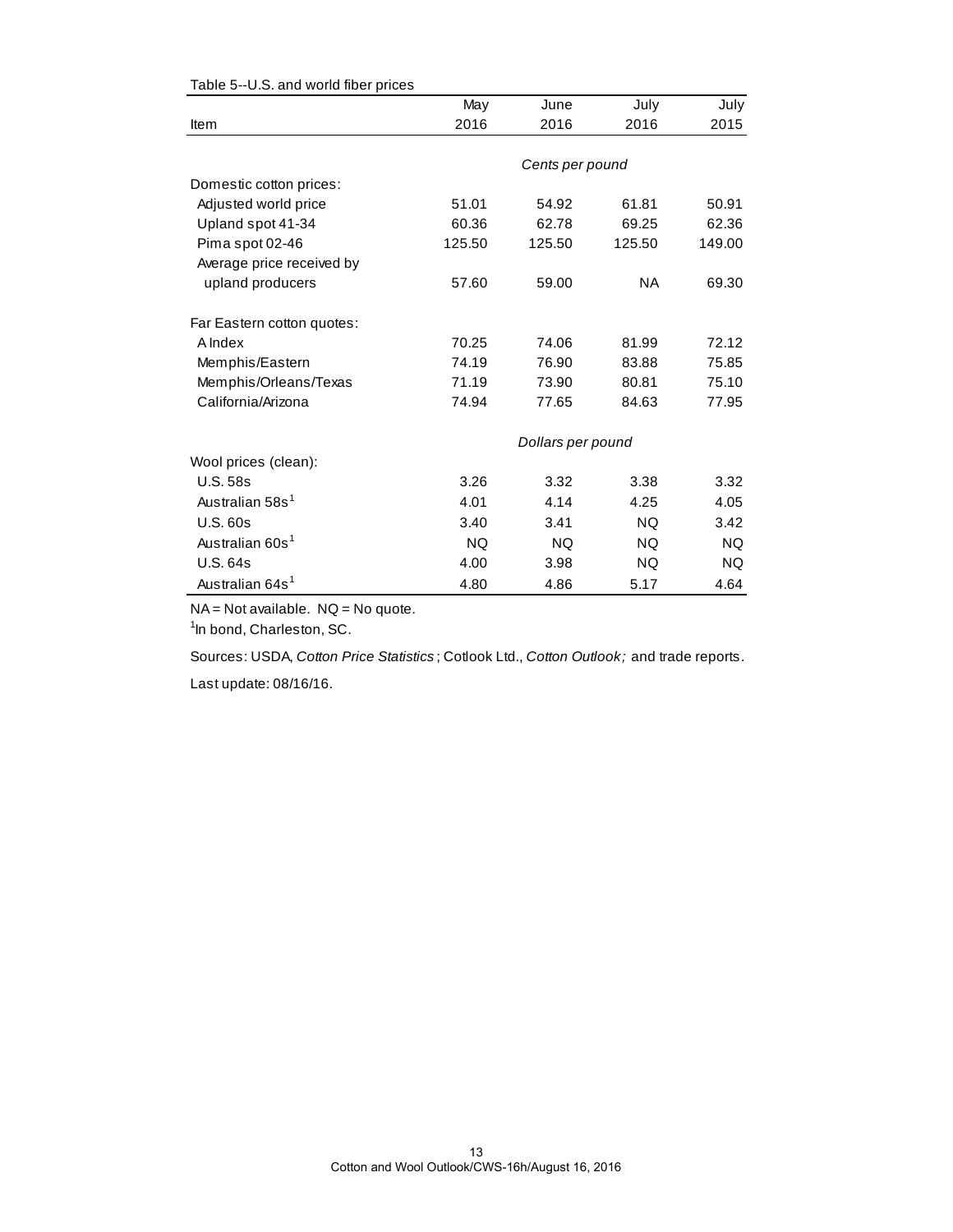| rable 0-0.0. lexile imports, by liber | Apr.      | May          | June      | June      |
|---------------------------------------|-----------|--------------|-----------|-----------|
| Item                                  | 2016      | 2016         | 2016      | 2015      |
|                                       |           | 1,000 pounds |           |           |
| Yarn, thread, and fabric:             | 266,995   | 287,907      | 297,624   | 302,352   |
| Cotton                                | 55,791    | 61,974       | 63,657    | 68,213    |
| Linen                                 | 19,735    | 19,169       | 19,641    | 20,699    |
| Wool                                  | 3,986     | 4,316        | 4,202     | 4,417     |
| Silk                                  | 513       | 812          | 753       | 622       |
| Manmade                               | 186,971   | 201,638      | 209,371   | 208,401   |
| Apparel:                              | 784,424   | 880,096      | 1,010,872 | 1,061,642 |
| Cotton                                | 417,938   | 468,145      | 541,935   | 570,183   |
| Linen                                 | 9,179     | 8,030        | 7,050     | 7,471     |
| Wool                                  | 18,426    | 21,174       | 24,959    | 26,011    |
| Silk                                  | 8,843     | 8,692        | 7,421     | 7,133     |
| Manmade                               | 330,039   | 374,056      | 429,507   | 450,845   |
| Home furnishings:                     | 219,767   | 258,361      | 266,725   | 253,968   |
| Cotton                                | 131,991   | 144,722      | 141,533   | 136,176   |
| Linen                                 | 765       | 1,106        | 1,132     | 1,261     |
| Wool                                  | 337       | 403          | 325       | 228       |
| Silk                                  | 146       | 202          | 183       | 161       |
| Manmade                               | 86,528    | 111,928      | 123,552   | 116,142   |
| Floor coverings:                      | 80,118    | 88,215       | 84,294    | 83,597    |
| Cotton                                | 10,370    | 10,849       | 10,117    | 9,921     |
| Linen                                 | 24,132    | 26,226       | 23,115    | 20,429    |
| Wool                                  | 10,458    | 12,567       | 11,865    | 11,382    |
| Silk                                  | 2,737     | 2,317        | 2,445     | 2,438     |
| Manmade                               | 32,421    | 36,256       | 36,752    | 39,428    |
| Total imports: <sup>1</sup>           | 1,351,619 | 1,514,881    | 1,659,757 | 1,701,927 |
| Cotton                                | 616,292   | 685,882      | 757,406   | 784,744   |
| Linen                                 | 53,811    | 54,530       | 50,938    | 49,860    |
| Wool                                  | 33,223    | 38,472       | 41,359    | 42,049    |
| Silk                                  | 12,240    | 12,022       | 10,802    | 10,354    |
| Manmade                               | 636,054   | 723,975      | 799,252   | 814,921   |

Table 6--U.S. textile imports, by fiber

Note: Raw-fiber-equivalent pounds.

<sup>1</sup>Includes headgear.

U.S. Census Bureau. Sources: USDA, Economic Research Service; and U.S. Dept. of Commerce,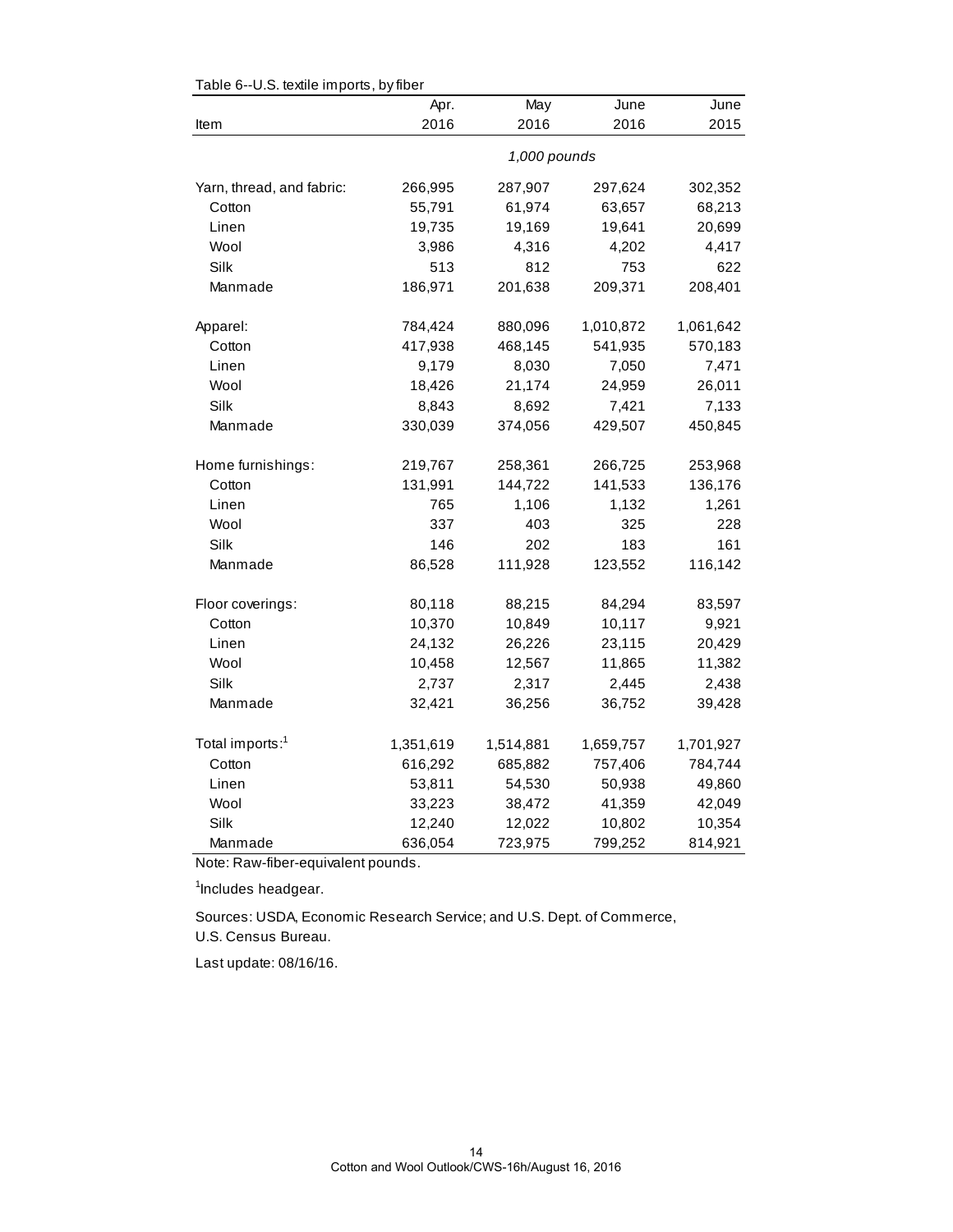|                             | Apr.    | May          | June    | June    |
|-----------------------------|---------|--------------|---------|---------|
| Item                        | 2016    | 2016         | 2016    | 2015    |
|                             |         | 1,000 pounds |         |         |
| Yarn, thread, and fabric:   | 244,238 | 241,940      | 242,131 | 265,348 |
| Cotton                      | 132,049 | 131,104      | 131,520 | 141,254 |
| Linen                       | 6,450   | 6,278        | 6,331   | 6,723   |
| Wool                        | 2,638   | 3,350        | 2,901   | 3,900   |
| Silk                        | 1,163   | 1,077        | 1,184   | 1,221   |
| Manmade                     | 101,937 | 100,131      | 100,195 | 112,250 |
| Apparel:                    | 24,901  | 24,071       | 23,898  | 26,637  |
| Cotton                      | 11,282  | 10,808       | 10,235  | 12,293  |
| Linen                       | 294     | 341          | 350     | 474     |
| Wool                        | 1,408   | 1,438        | 1,829   | 1,393   |
| Silk                        | 993     | 983          | 1,269   | 894     |
| Manmade                     | 10,924  | 10,501       | 10,216  | 11,582  |
| Home furnishings:           | 4,016   | 4,747        | 4,172   | 4,541   |
| Cotton                      | 1,974   | 2,409        | 2,030   | 2,133   |
| Linen                       | 192     | 210          | 208     | 355     |
| Wool                        | 67      | 94           | 125     | 124     |
| Silk                        | 143     | 154          | 138     | 240     |
| Manmade                     | 1,640   | 1,881        | 1,672   | 1,689   |
| Floor coverings:            | 25,753  | 24,856       | 25,106  | 27,281  |
| Cotton                      | 1,950   | 1,896        | 2,003   | 2,302   |
| Linen                       | 970     | 970          | 1,000   | 1,233   |
| Wool                        | 1,085   | 1,166        | 1,136   | 124     |
| Silk                        | 26      | 42           | 35      | 27      |
| Manmade                     | 21,723  | 20,782       | 20,932  | 23,595  |
| Total exports: <sup>1</sup> | 298,962 | 295,667      | 295,354 | 325,196 |
| Cotton                      | 147,288 | 146,249      | 145,817 | 158,034 |
| Linen                       | 7,905   | 7,799        | 7,889   | 8,785   |
| Wool                        | 5,200   | 6,048        | 5,993   | 6,860   |
| Silk                        | 2,325   | 2,256        | 2,626   | 2,382   |
| Manmade                     | 136,244 | 133,316      | 133,030 | 149,137 |

Table 7--U.S. textile exports, by fiber

Note: Raw-fiber-equivalent pounds.

<sup>1</sup>Includes headgear.

Sources: USDA, Economic Research Service; U.S. Dept. of Commerce,

U.S. Census Bureau.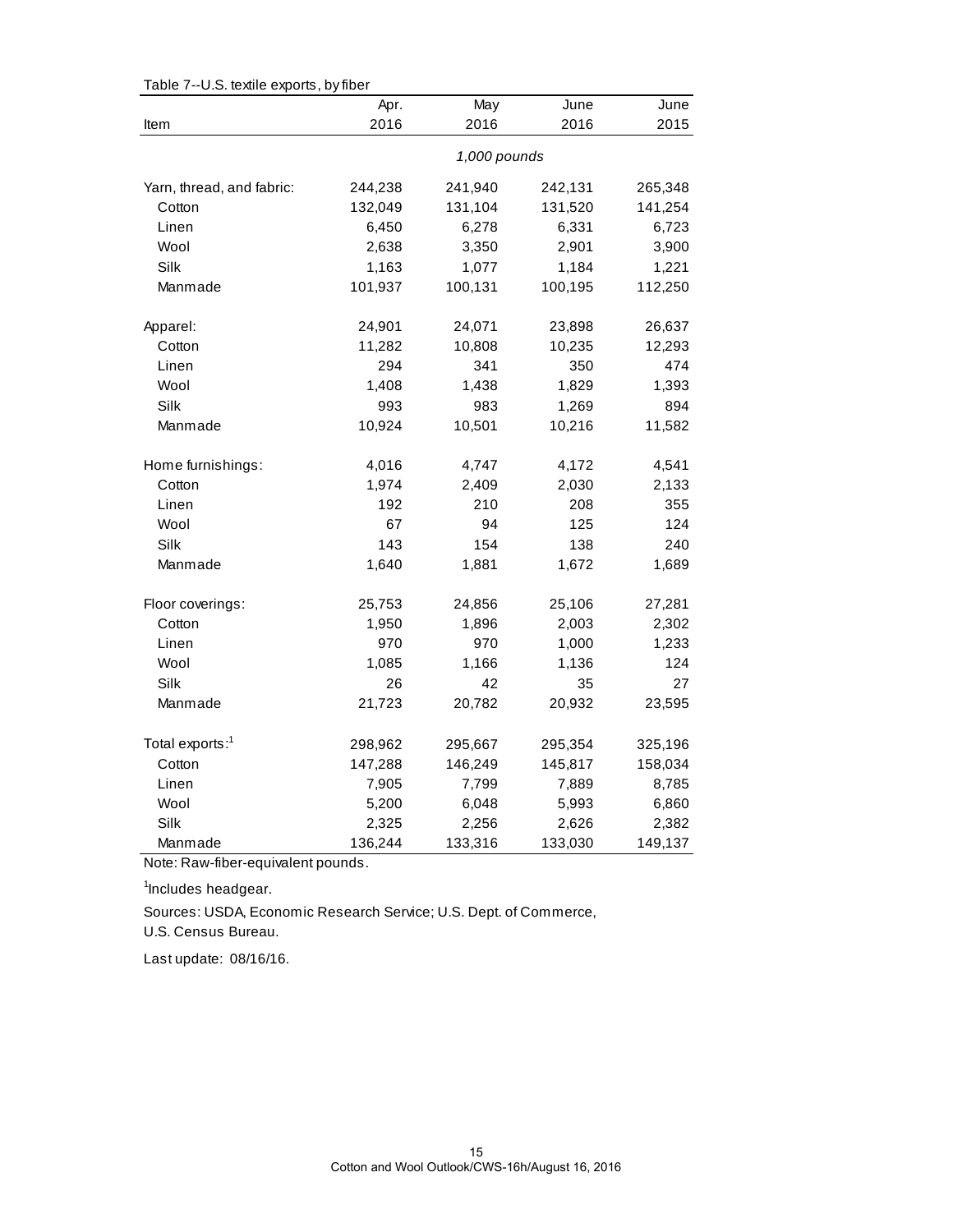| Table 8--U.S. cotton textile imports, by origin |  |  |  |  |  |  |  |  |  |
|-------------------------------------------------|--|--|--|--|--|--|--|--|--|
|-------------------------------------------------|--|--|--|--|--|--|--|--|--|

|                    | ່∵ອ…<br>Apr. | May          | June    | June    |
|--------------------|--------------|--------------|---------|---------|
| Region/country     | 2016         | 2016         | 2016    | 2015    |
|                    |              | 1,000 pounds |         |         |
| North America      | 128,915      | 136,696      | 146,696 | 154,081 |
| Canada             | 2,957        | 3,088        | 3,058   | 3,376   |
| Dominican Republic | 8,134        | 9,555        | 9,525   | 9,234   |
| El Salvador        | 20,811       | 18,764       | 19,787  | 20,370  |
| Guatemala          | 7,601        | 7,916        | 8,228   | 8,441   |
| Haiti              | 12,060       | 12,962       | 12,354  | 16,612  |
| Honduras           | 23,263       | 29,224       | 33,157  | 32,143  |
| Mexico             | 39,689       | 38,663       | 43,265  | 45,264  |
| Nicaragua          | 14,359       | 16,463       | 17,297  | 18,609  |
| South America      | 3,626        | 4,261        | 4,826   | 4,790   |
| Colombia           | 1,517        | 1,847        | 2,315   | 2,169   |
| Peru               | 1,841        | 2,089        | 2,099   | 2,313   |
| Europe             | 13,137       | 12,920       | 13,769  | 13,458  |
| Germany            | 1,079        | 1,132        | 1,076   | 1,137   |
| Italy              | 1,589        | 1,578        | 1,504   | 1,557   |
| Portugal           | 1,016        | 1,112        | 1,295   | 1,187   |
| Turkey             | 6,591        | 6,636        | 6,902   | 6,237   |
| Asia               | 457,702      | 518,225      | 577,674 | 597,393 |
| <b>Bahrain</b>     | 2,211        | 2,030        | 1,704   | 1,881   |
| Bangladesh         | 46,677       | 49,499       | 58,872  | 56,435  |
| Cambodia           | 12,978       | 13,907       | 13,211  | 17,697  |
| China              | 166,342      | 209,052      | 251,671 | 260,599 |
| Hong Kong          | 846          | 1,159        | 1,260   | 1,118   |
| India              | 73,750       | 74,809       | 71,962  | 70,936  |
| Indonesia          | 20,642       | 23,179       | 23,730  | 26,693  |
| Israel             | 428          | 533          | 728     | 610     |
| Japan              | 1,470        | 1,228        | 1,351   | 1,467   |
| Jordan             | 3,568        | 3,510        | 3,466   | 3,708   |
| Malaysia           | 2,306        | 3,545        | 5       | 3,466   |
| Pakistan           | 56,207       | 60,755       | 67,131  | 67,470  |
| Philippines        | 3,305        | 3,479        | 3,930   | 4,573   |
| South Korea        | 5,583        | 6,029        | 6,240   | 7,003   |
| Sri Lanka          | 7,590        | 5,743        | 6,637   | 7,514   |
| Taiwan             | 1,727        | 2,199        | 2,102   | 2,199   |
| Thailand           | 4,179        | 4,176        | 4,994   | 6,042   |
| Vietnam            | 46,698       | 52,185       | 54,897  | 56,709  |
| Oceania            | 63           | 52           | 28      | 27      |
| Africa             | 12,849       | 13,729       | 14,414  | 14,994  |
| Egypt              | 6,327        | 6,759        | 6,381   | 8,051   |
| Kenya              | 2,217        | 2,120        | 2,423   | 2,289   |
| Lesotho            | 1,885        | 2,585        | 2,904   | 2,330   |
| Mauritius          | 639          | 535          | 907     | 1,220   |
| World <sup>1</sup> | 616,292      | 685,882      | 757,406 | 784,744 |

Note: Raw-fiber-equivalent pounds.

<sup>1</sup>Totals may not add due to rounding.

Sources: USDA, Economic Research Service; and U.S. Dept. of Commerce,

U.S. Census Bureau.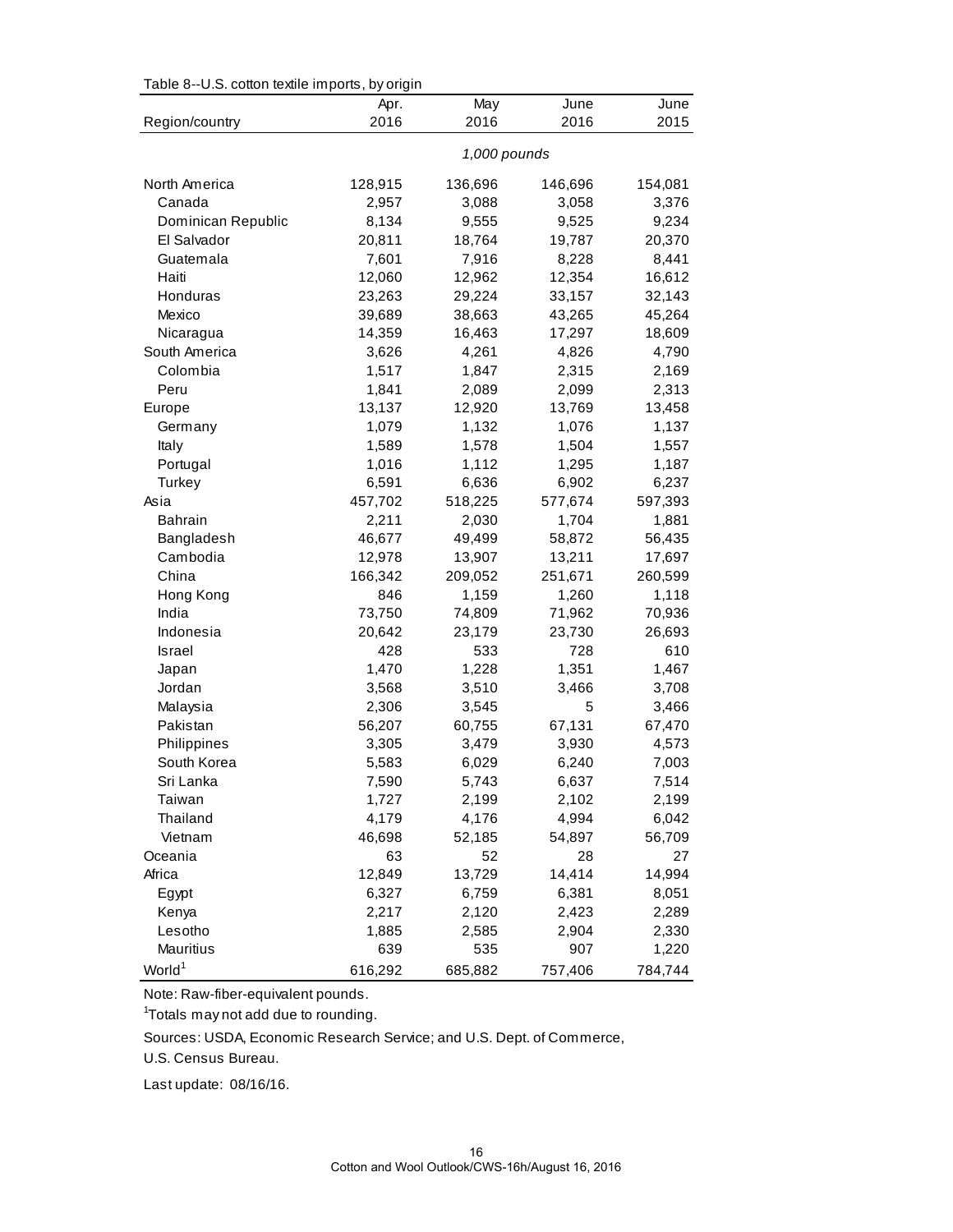| $1$ able $3$ -0.0. Conon lexine expons, by destination |              |              |              |              |  |  |
|--------------------------------------------------------|--------------|--------------|--------------|--------------|--|--|
| Region/country                                         | Apr.<br>2016 | May<br>2016  | June<br>2016 | June<br>2015 |  |  |
|                                                        |              |              |              |              |  |  |
|                                                        |              | 1,000 pounds |              |              |  |  |
| North America                                          | 124,007      | 123,001      | 127,430      | 135,860      |  |  |
| Bahamas                                                | 131          | 103          | 151          | 136          |  |  |
| Canada                                                 | 9,717        | 10,187       | 9,273        | 10,706       |  |  |
| Costa Rica                                             | 336          | 242          | 160          | 264          |  |  |
| Dominican Republic                                     | 16,320       | 23,798       | 20,061       | 19,659       |  |  |
| El Salvador                                            | 2,896        | 2,880        | 2,942        | 7,303        |  |  |
| Guatemala                                              | 2,711        | 2,328        | 3,024        | 2,099        |  |  |
| Haiti                                                  | 567          | 26           | 594          | 1,016        |  |  |
| Honduras                                               | 66,783       | 59,907       | 65,541       | 63,862       |  |  |
| Mexico                                                 | 21,032       | 20,319       | 21,738       | 28,069       |  |  |
| Nicaragua                                              | 2,637        | 2,656        | 3,185        | 2,213        |  |  |
| Panama                                                 | 321          | 193          | 276          | 179          |  |  |
| South America                                          | 6,152        | 4,774        | 3,111        | 4,725        |  |  |
| Brazil                                                 | 362          | 263          | 316          | 218          |  |  |
| Chile                                                  | 195          | 182          | 249          | 202          |  |  |
| Colombia                                               | 4,333        | 3,088        | 1,753        | 3,033        |  |  |
| Peru                                                   | 913          | 900          | 563          | 885          |  |  |
| Europe                                                 | 3,695        | 4,437        | 3,012        | 3,050        |  |  |
| Belgium                                                | 306          | 346          | 276          | 377          |  |  |
| France                                                 | 103          | 109          | 91           | 93           |  |  |
| Germany                                                | 387          | 411          | 373          | 531          |  |  |
| Italy                                                  | 169          | 167          | 276          | 253          |  |  |
| Monaco                                                 | 1,057        | 1,236        | 511          | 0            |  |  |
| Netherlands                                            | 303          | 291          | 283          | 327          |  |  |
| United Kingdom                                         | 823          | 879          | 706          | 884          |  |  |
| Asia                                                   | 10,259       | 10,478       | 10,329       | 13,084       |  |  |
| China                                                  | 6,883        | 7,091        | 6,988        | 8,898        |  |  |
| Hong Kong                                              | 416          | 418          | 349          | 433          |  |  |
| India                                                  | 170          | 165          | 107          | 197          |  |  |
| <b>Israel</b>                                          | 191          | 117          | 122          | 108          |  |  |
| Japan                                                  | 717          | 760          | 675          | 880          |  |  |
| Saudi Arabia                                           | 101          | 148          | 86           | 145          |  |  |
| Singapore                                              | 108          | 117          | 201          | 179          |  |  |
| South Korea                                            | 507          | 518          | 331          | 401          |  |  |
| Taiwan                                                 | 144          | 151          | 134          | 195          |  |  |
| United Arab Emirates                                   | 193          | 341          | 350          | 287          |  |  |
| Vietnam                                                | 356          | 186          | 514          | 182          |  |  |
| Oceania                                                | 438          | 445          | 457          | 660          |  |  |
| Australia                                              | 313          | 340          | 317          | 497          |  |  |
| New Zealand                                            | 89           | 77           | 129          | 143          |  |  |
| Africa                                                 | 2,737        | 3,113        | 1,478        | 655          |  |  |
| Morocco                                                | 2,513        | 2,842        | 1,051        | 400          |  |  |
| World <sup>1</sup>                                     | 147,288      | 146,249      | 145,817      | 158,034      |  |  |

Table 9--U.S. cotton textile exports, by destination

Note: Raw-fiber-equivalent pounds.

<sup>1</sup>Totals may not add due to rounding.

Sources: USDA, Economic Research Service; and U.S. Dept. of Commerce,

U.S. Census Bureau.